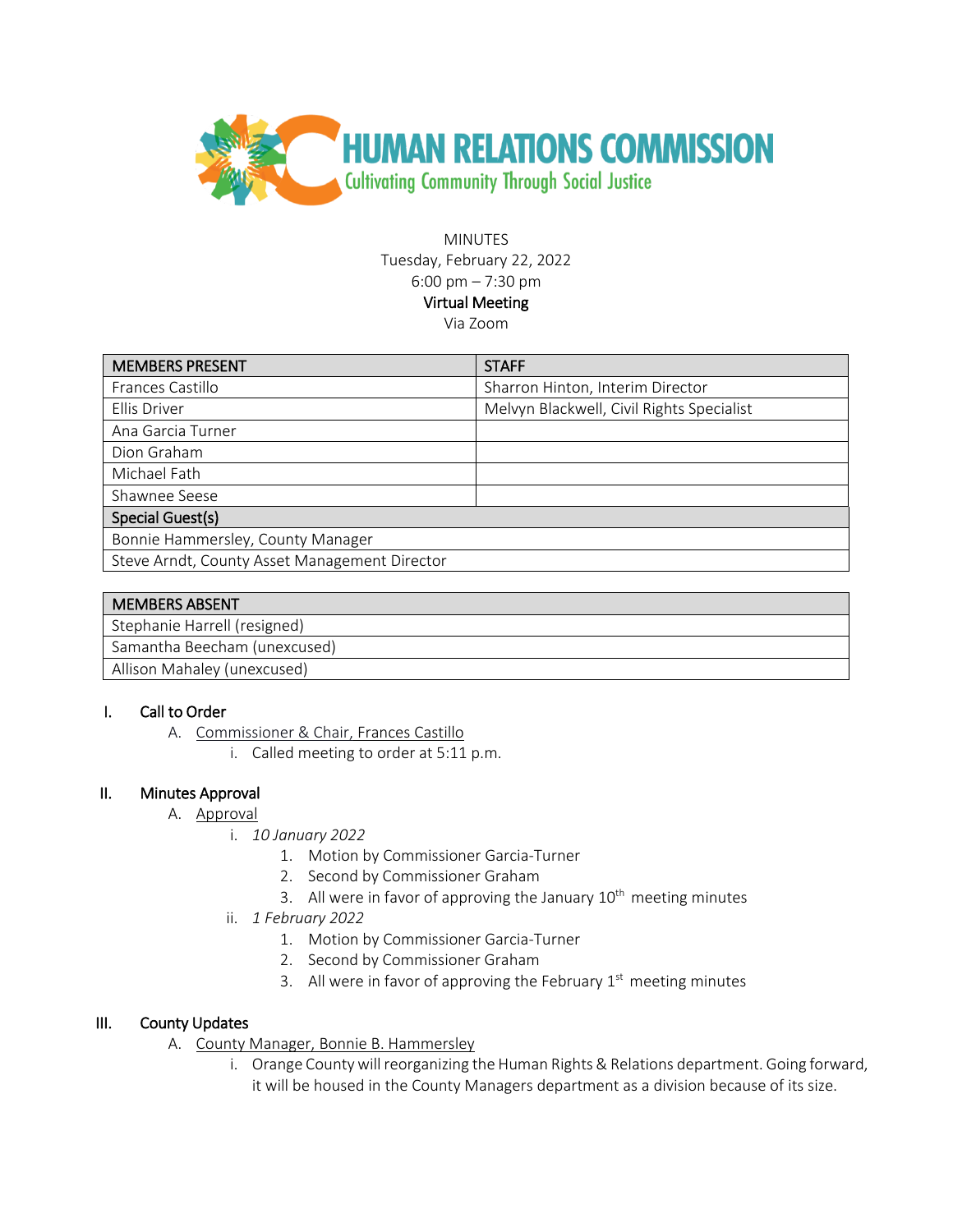ii. The title of the Director for Human Rights & Relations will be retitled as the Chief Equity and Human Rights Officer.

## IV. Executive Committee Report

- A. Commissioner & Chair, Frances Castillo
	- i. The NC  $18<sup>th</sup>$  Judicial District Bar, NC Carolina Council of Churches will also be co-sponsoring the February 27 screening and discussion panel of, *Who We Are*, at the Chelsea Theater.
		- 1. There will be a limited number of tickets available for live attendance but community members can participate with the panel virtually afterward.
		- 2. The movie will only be shown at the Chelsea.
	- ii. *My Name is Pauli Murray* was screened at Carraway Villages on February 20, 2022 since the ceremony was not held in February.
	- iii. Commissioner Harrell notified the committee that she will no longer be able to serve on the Commission and Commissioner La Barre had resigned his commission on February  $1<sup>st</sup>$ , 2022.

# V. Climate Control Grant Award

### A. Background

i. In 2019, the Board of County Commissioners voted for and approved a quarter cent tax increase in sales taxes for funds to be allocated to climate-related projects in Orange County. This program has been in place for about three years and on annual basis, the quarter cent tax increase generates about \$536,000. This varies from year-to-year based on sales taxes.

Each year, the County lists the grants available, what they are intend for and instructions on how to apply to them—including supporting information required to submit a successful grant proposal.

The grants are geared toward Orange County non-profits and/or small businesses with under 100 employees and less than \$3 million in annual revenue. The intention was for the grant to match with small businesses and/or non-profits in order to enhance their environmental position through energy efficiency and/or other sustainability efforts that would have a positive impact on the climate.

Per BOCC guidance, the available grant funds were distinguished into two halves—one fund that was available for the general public to apply to and the other fund that would be available for schools to apply to.

Applications for the grant funding available to the general public were reviewed and decided upon in the Fall of 2021 and, at that time, the school districts had not submitted an application for a review to be made. BOCC decided to extend the application period for the school districts to November and only one application was received during that time from Chapel Hill-Carrboro City Schools.

### B. Current Considerations

- i. The Human Relations Commission is charged with discussing the merits of the grant and directing their recommendations to the BOCC.
- ii. *Proposal*
	- 1. CHCCS are requesting \$250,000 to install solar panels in three high schools (Chapel Hill High School, East Chapel Hill High School and Carrboro High School) to offset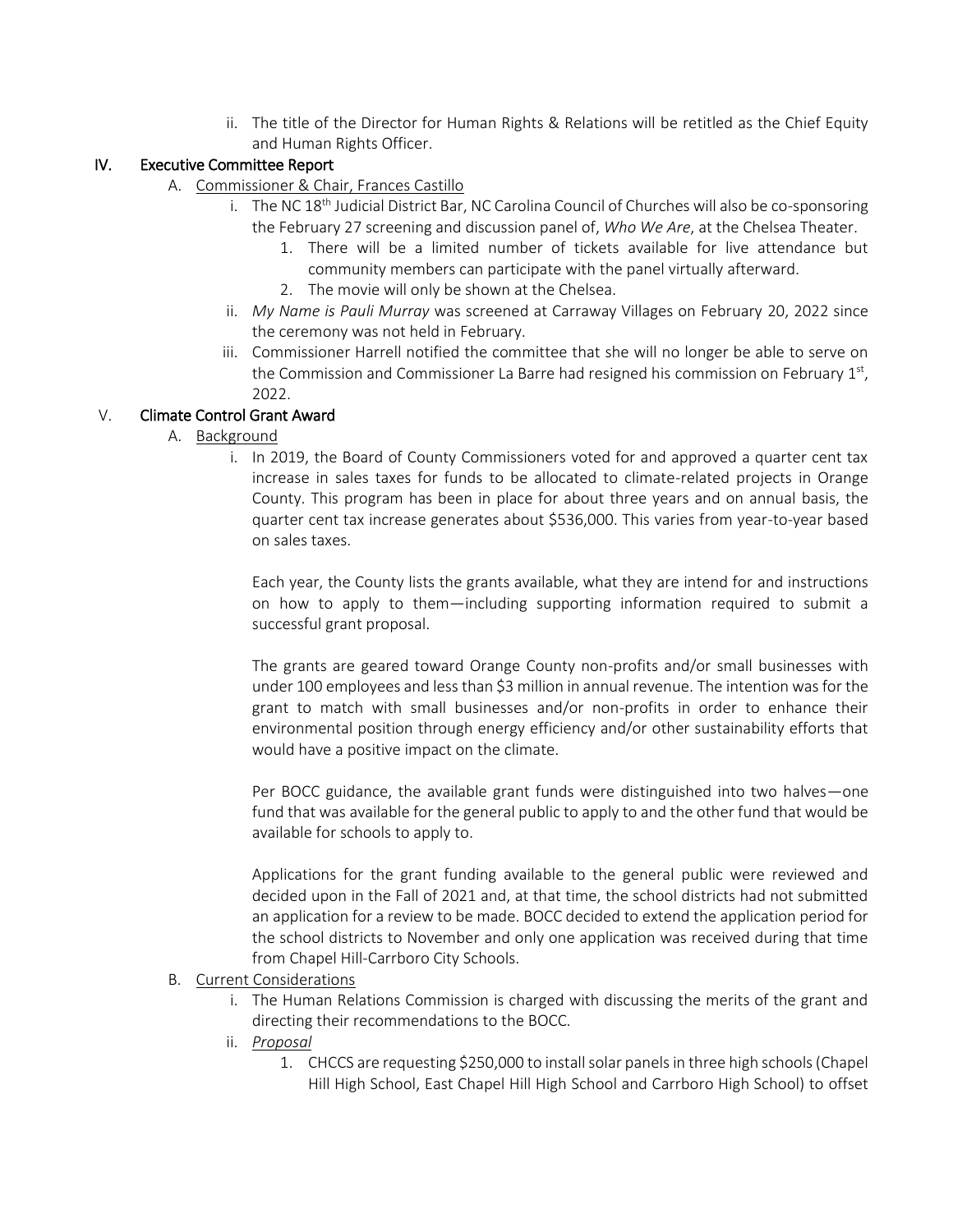energy consumption, reduce greenhouse gas emissions and incorporate sustainability related educational content for CHCCS students.

- C. Decision
	- i. Commissioner Seese motions for the Human Relations Commission to deny a recommendation of the CHCCS proposal because it has not met social justice and equity standards.
	- ii. Commissioner Graham seconds motion.
	- iii. Commissioner Fath declines motion. Motion carries with five commissioners in favor.

### VI. Terms & Elections

- A. The Human Relations Commission welcomes two new members, Commissioner Michael Fath and Commissioner Shawnee Seese.
- B. Commissioner Castillo has been reappointed for her second term on the commission.
- C. Commissioner Castillo and Commissioner Garcia-Turner are both up for re-election for their positions as Chair and Secretary.
	- i. Nominations
		- 1. Chair
			- a. Commissioner Graham nominates Commissioner Castillo to be re-elected to the HRC Chair position.
			- b. Commissioner Garcia-Turner seconds the motion.
			- c. All in favor of the motion. Motion carries.
			- 2. Secretary
				- a. Commissioner Graham nominates Commissioner Garcia-Turner to be reelected to the HRC Secretary position.
				- b. Commissioner Driver seconds the motion.
				- c. All in favor of the motion. Motion carries.
		- 3. Vice Chair
			- a. Commissioner Castillo nominates Commissioner Graham to be elected to the HRC Vice Chair position.
			- b. Commissioner Fath seconds the motion.
			- c. All in favor of the motion. Motion carries.

### VII. HRC Events & Committee Reports

- A. Committee Reports
	- i. *Board Diversity Committee*
		- 1. The survey is available for release to the current commission and board members.
			- a. Human Rights and Relations team has reviewed the survey and it will be released on 2/23/22 and will be due by 3/10/22.
	- ii. *Communications Committee*
		- 1. No new updates from the committee.
		- 2. There are only two commission representatives on the committee due to the recent resignations. Commissioner Castillo will prepare information to send out to the Commission about the committees available and their functions to open up space for commissioner to volunteer to serve.
	- iii. *Pauli Murray Awards Committee*
		- 1. The 32<sup>nd</sup> Annual Pauli Murray Awards will occur on Sunday, March 27 at 3:00 p.m. and the nomination application will be available online next week.
		- 2. Commissioner Castillo has been in contact with one of the director from *I Am Pauli Murray,* Julie Cohen, and she has affirmed that she would be willing to participate and HRC event for no additional costs.